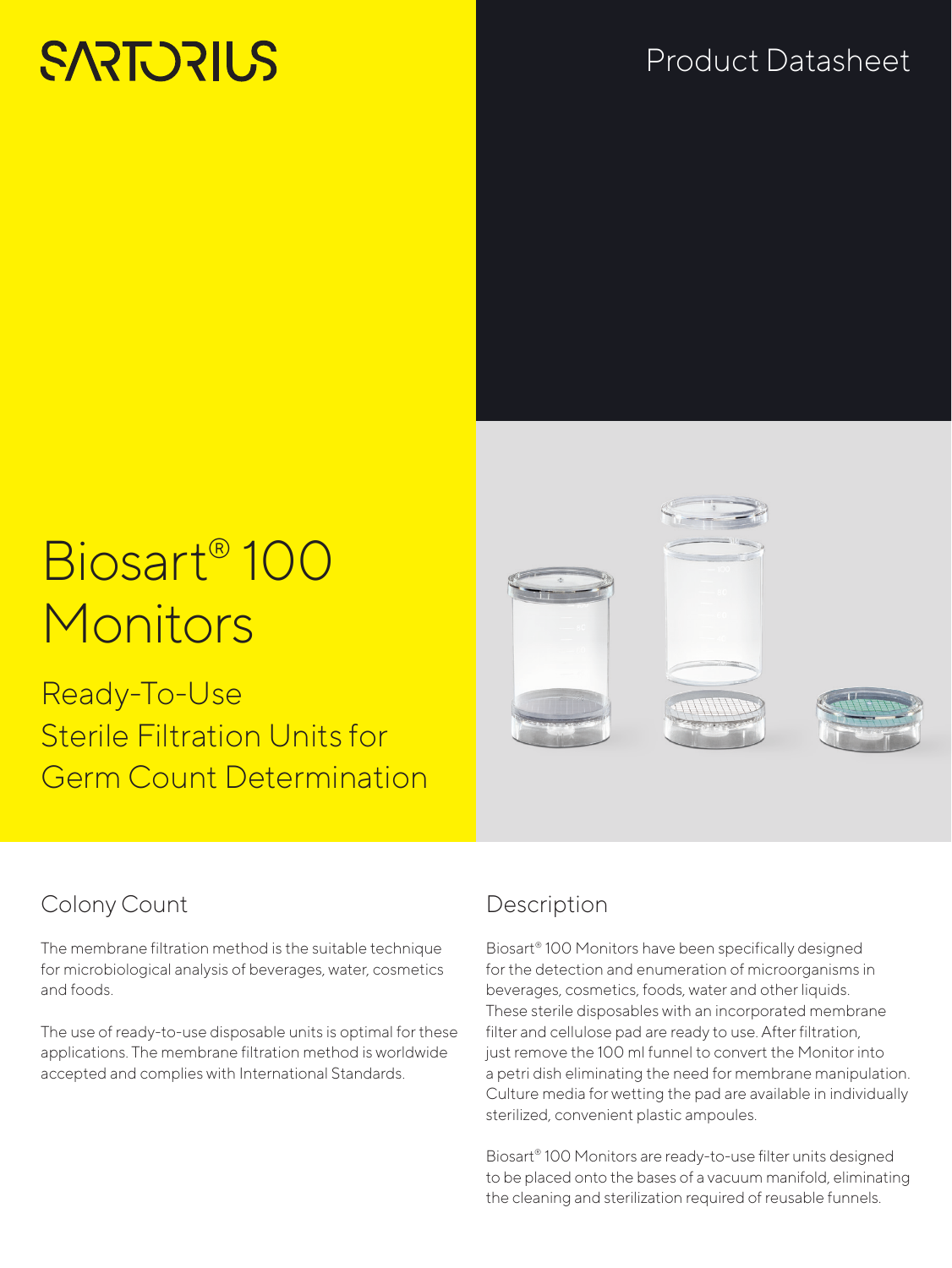# Specifications

### High Flow membranes

Biosart® 100 Monitors are also available with the new 0.45 ìm High Flow membranes. The special pore structure allows shorter filtration times due to 30% higher flow rates. Especially E. coli shows best growth promotion on High Flow Membranes.

Some of the advantages you will benefit from when using Biosart® 100 Monitors:

### Superior performance

- 
- High flow rate<br>• High total thro  $\overline{\phantom{a}}$  High total throughput<br>

### Safe & reliable

- **Sterile or individually, sterile packaged**<br>Consistently recovery
- 
- Consistently recovery<br>• Membranes available - Membranes available in various colors

### **Economical**

- 
- Ready to connect and easy to use<br>■ Minimal amount of equipment ne - Minimal amount of equipment needed

| Materials               |                                                                        |
|-------------------------|------------------------------------------------------------------------|
| Housing                 | Polystyrol                                                             |
| Membrane filter         | Cellulose Nitrate<br>(Cellulose Ester)<br><b>Regenerated Cellulose</b> |
| Plug and adapter        | Polyethylene                                                           |
| Pad                     | Cellulose                                                              |
| Capacity                | 100 ml,<br>10 ml graduations                                           |
| Pore size               | 0.2 $\mu$ m, 0.45 $\mu$ m or 0.8 $\mu$ m                               |
| Filter diameter         | 47 mm                                                                  |
| <b>Filtration</b> area  | 14.5 $cm2$                                                             |
| Max. operating pressure | Vacuum only                                                            |
| Outlet                  | $6.5 \times 1.5$ mm                                                    |
| Lot certificates        | Recovery rate, sterility<br>and specifications                         |

| <b>Available Types</b> |                                                          |
|------------------------|----------------------------------------------------------|
| 16401                  | White Cellulose nitrate membrane<br>with black grid      |
| 16402                  | Green Cellulose nitrate membrane<br>with dark green grid |
| 16403                  | Gray Cellulose nitrate membrane<br>with white grid       |
| 16404                  | White membrane,<br>Regenerated cellulose                 |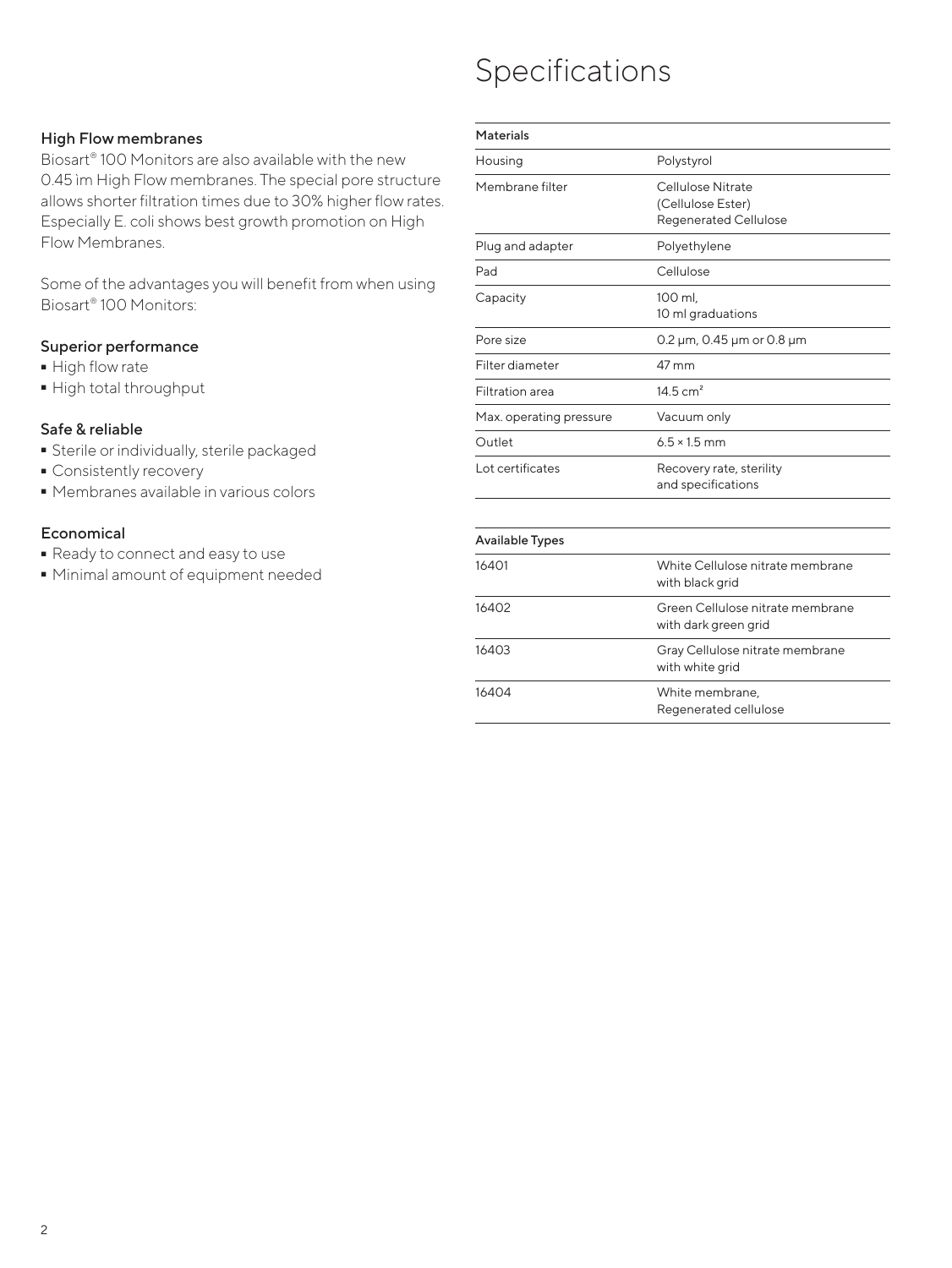# Order Information

| Pore size                                                                                     | Membrane filter color<br>color   grid   | Order No.        |
|-----------------------------------------------------------------------------------------------|-----------------------------------------|------------------|
| Biosart <sup>®</sup> 100 Monitors, 100 ml, 47 mm, individually packaged,<br>sterile, 48 units |                                         |                  |
| $0.2 \mu m$                                                                                   | Cellulose Nitrate white   black         | 16401-47-07--ACK |
| $0.45 \,\mathrm{\upmu m}$                                                                     | Cellulose Nitrate white   black         | 16401-47-06--ACK |
| $0.45 \,\mathrm{\upmu m}$                                                                     | Cellulose Nitrate<br>green   dark green | 16402-47-06--ACK |
| $0.45 \,\mathrm{\upmu m}$                                                                     | Cellulose Nitrate gray   white          | 16403-47-06--ACK |

#### Biosart® 100 Monitors, 100 ml, 47 mm, packaged in trays, sterile, 48 units

| 16401-47-07----K<br>$0.2 \mu m$<br>Cellulose Nitrate white   black<br>16401-47-H6----K<br>$0.45 \,\mathrm{\upmu m}$<br>Cellulose Nitrate white   black<br>High Flow<br>16401-47-06----K<br>Cellulose Nitrate white   black<br>$0.45 \,\mathrm{\upmu m}$<br>16402-47-06----K<br>Cellulose Nitrate<br>$0.45 \,\mathrm{\upmu m}$<br>green   dark green<br>16403-47-06----K<br>$0.45 \,\mathrm{\upmu m}$<br>Cellulose Nitrate gray   white<br>16403-47-04----K<br>Cellulose Nitrate gray   white<br>$0.8 \mu m$<br>16404-47-06----K<br>$0.45 \,\mathrm{\upmu m}$<br>Regenerated Cellulose white |  |  |
|---------------------------------------------------------------------------------------------------------------------------------------------------------------------------------------------------------------------------------------------------------------------------------------------------------------------------------------------------------------------------------------------------------------------------------------------------------------------------------------------------------------------------------------------------------------------------------------------|--|--|
|                                                                                                                                                                                                                                                                                                                                                                                                                                                                                                                                                                                             |  |  |
|                                                                                                                                                                                                                                                                                                                                                                                                                                                                                                                                                                                             |  |  |
|                                                                                                                                                                                                                                                                                                                                                                                                                                                                                                                                                                                             |  |  |
|                                                                                                                                                                                                                                                                                                                                                                                                                                                                                                                                                                                             |  |  |
|                                                                                                                                                                                                                                                                                                                                                                                                                                                                                                                                                                                             |  |  |
|                                                                                                                                                                                                                                                                                                                                                                                                                                                                                                                                                                                             |  |  |
|                                                                                                                                                                                                                                                                                                                                                                                                                                                                                                                                                                                             |  |  |

#### Biosart® 100 Monitors, 100 ml, 47 mm, sterile, 48 units

| $0.45 \,\mathrm{\upmu m}$<br><b>High Flow</b> | Cellulose Nitrate white   black | 16401-47-H6-V--K |
|-----------------------------------------------|---------------------------------|------------------|
| $0.45 \,\mathrm{\upmu m}$                     | Cellulose Nitrate white   black | 16401-47-06-V--K |
| $0.45 \,\mathrm{\upmu m}$                     | Cellulose Nitrate gray   white  | 16403-47-06-V--K |
| $0.8 \mu m$                                   | Cellulose Nitrate gray   white  | 16403-47-04-V--K |

#### Biosart® 100 Monitors, 100 ml, 47 mm, sterile, 48 units, membrane fixed in monitor

| $0.45 \,\mathrm{\upmu m}$<br><b>High Flow</b> | Cellulose Nitrate white   black | 16401-47-H6-VWMK |
|-----------------------------------------------|---------------------------------|------------------|
| $0.45 \,\mathrm{\upmu m}$                     | Cellulose Nitrate white   black | 16401-47-06-VWMK |
| $0.45 \,\mathrm{\upmu m}$<br>High Flow        | Cellulose Nitrate gray   white  | 16403-47-H6-VWMK |
| $0.45 \,\mathrm{\upmu m}$                     | Cellulose Nitrate gray   white  | 16403-47-06-VWMK |

#### Biosart® 100 Monitor Adapters and Membrane Lifter

| Description                                                              | Adaptation                                      | Order No. |
|--------------------------------------------------------------------------|-------------------------------------------------|-----------|
| Biosart <sup>®</sup> 100 Adapter, PP At Microsart <sup>®</sup> Manifolds |                                                 | 16424     |
| Biosart <sup>®</sup> 100<br>Membrane-Lifter                              | Transfer of the membrane 16417<br>to agar plate |           |

#### Microsart® Manifolds made of high-grade stainless steel, with venting filter and vacuum hose

| Description                                                                                                  | Order No.   |
|--------------------------------------------------------------------------------------------------------------|-------------|
| Microsart <sup>®</sup> 1-branch, stainless steel,<br>with adapter for Biosart <sup>®</sup> monitors          | 168M1-BS100 |
| Microsart <sup>®</sup> 2- branch stainless steel manifold,<br>with adapter for Biosart <sup>®</sup> monitors | 168M2-BS100 |
| Microsart <sup>®</sup> 3- branch stainless steel manifold,<br>with adapter for Biosart <sup>®</sup> monitors | 168M3-BS100 |
| Microsart <sup>®</sup> 6- branch stainless steel manifold,<br>with adapter for Biosart <sup>®</sup> monitors | 168M6-BS100 |

### Electrical laboratory vacuum pumps Description **Order No.** Microsart® E-jet Transfer Pump, 100-230 V | 50-60 Hz 166MP-4 Microsart<sup>®</sup> Mini-vac, 230 V, 50 Hz 16694-2-50-06 Microsart<sup>®</sup> Mini-vac, 115 V, 60 Hz 16694-1-60-06 Microsart® Maxi-vac, 230 V, 50 Hz 16694-2-50-22 Microsart® Maxi-vac, 115 V, 60 Hz 16694-1-60-22